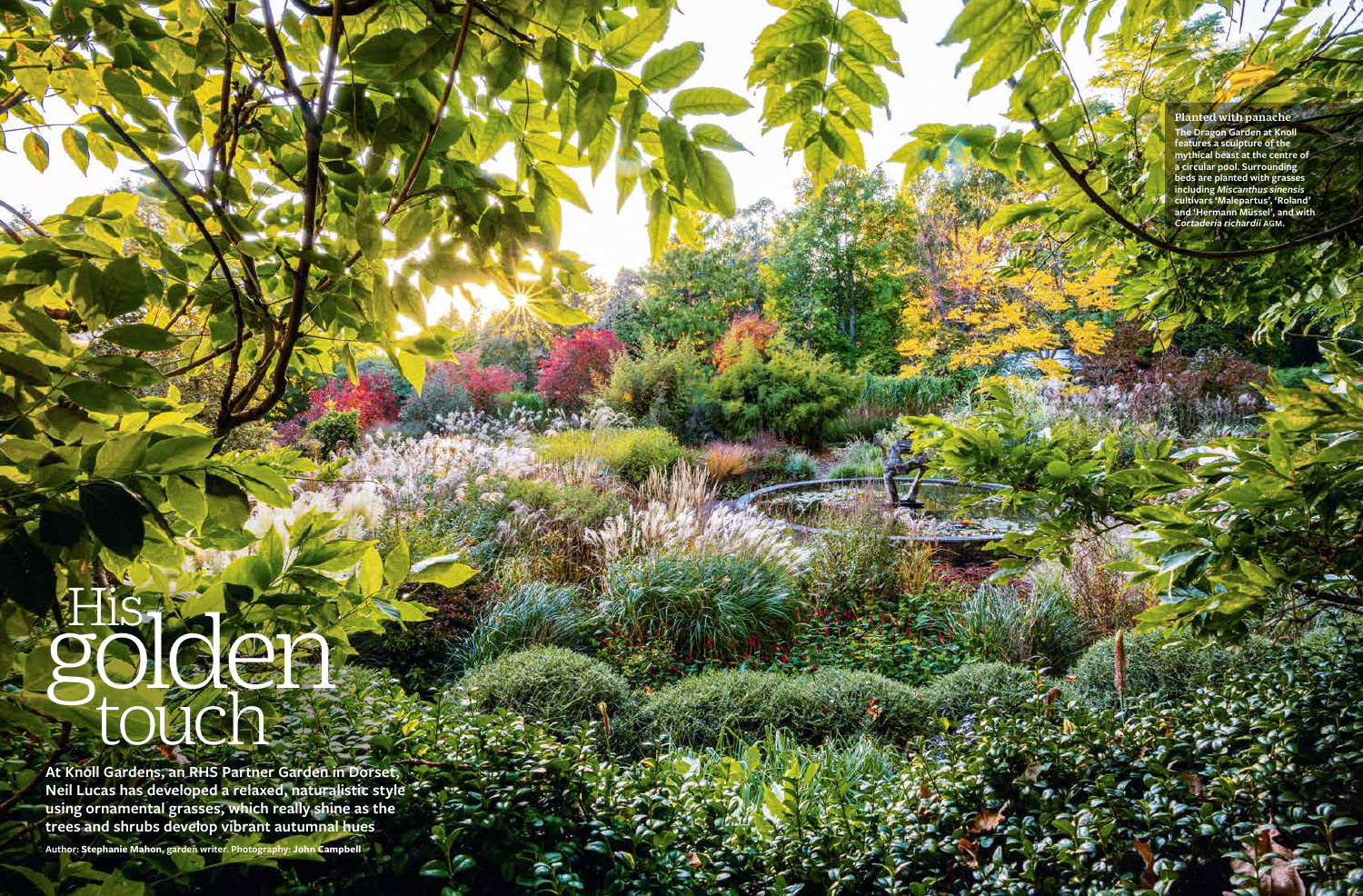

### Late-season colour symphony

The Long Walk is framed by orange-leaved *Koelreuteria paniculata*, golden *Gymnocladus dioica*  and red *Euonymus hamiltonianus* subsp. *sieboldianus*. At lower left, variegated pampas grass mingles with *Persicaria amplexicaulis* 'Amethyst', *Hylotelephium telephium* 'Karfunkelstein' agm and *Molinia caerulea* subsp. *caerulea* 'Heidezwerg'. On the right, *Miscanthus* x *giganteus* towers over *Panicum virgatum* 'Northwind' agm and scarlet *Nandina domestica* 'Fire Power'.



Noms de plume Compact pampas grass *Cortaderia selloana* 'Pumila' AGM, plus *Miscanthus sinensis*  cultivars 'Malepartus' and 'Hermann Müssel' glow in warm morning sun.